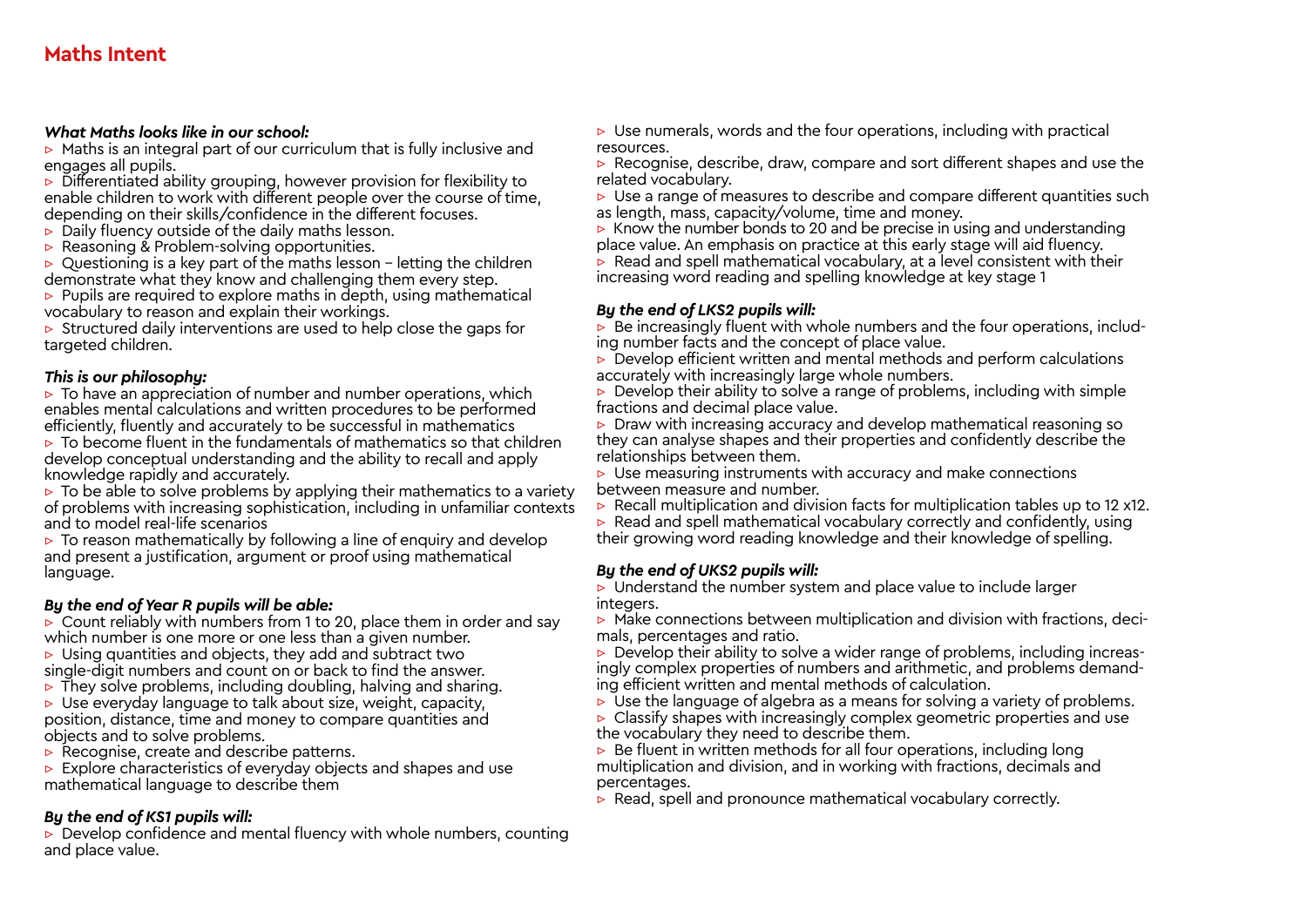#### *How Maths is taught:*

 $\triangleright$  We foster positive can do attitude to maths.

▷ We believe all children can achieve in mathematics and teach for secure and deep understanding of mathematical concepts through manageable steps.

 $\triangleright$  We use mistakes and misconceptions as an essential part of learning.

▷ Teachers share the objectives for the lesson with the children and make sure they are clear what is being expected of them to successfully achieve the objective.

 $\triangleright$  We provide challenge through rich and sophisticated problems.

▷ Support is determined during each lesson to ensure secure understanding based on the needs of the child.

 $\triangleright$  Challenge is visible throughout the whole session, where children are asked to reason and prove their understanding at a deeper secure level.

<sup>▷</sup> Daily fluency outside the maths lesson focuses on the children remem- bering more.

<sup>▷</sup> We provide pre-teaching and/or immediate interventions where re- quired to prepare children for learning the next day.

 $\triangleright$  Intervention is used outside the maths lesson to target specific learners so that all children reach their potential.

#### *How Maths is taught:*

 $\triangleright$  We foster positive can do attitude to maths.

- ▷ We believe all children can achieve in mathematics and teach for secure and deep understanding of mathematical concepts through manageable steps.
- $\triangleright$  We use mistakes and misconceptions as an essential part of learning.

 $\triangleright$  Teachers share the objectives for the lesson with the children and make sure they are clear what is being expected of them to successfully achieve the objective.

▷ We provide challenge through rich and sophisticated problems.

▷ Support is determined during each lesson to ensure secure understanding based on the needs of the child.

 $\triangleright$  Challenge is visible throughout the whole session, where children are asked to reason and prove their understanding at a deeper secure level.

▷ Daily fluency outside the maths lesson focuses on the children remembering more.

▷ We provide pre-teaching and/or immediate interventions where required to prepare children for learning the next day.

 $\triangleright$  Intervention is used outside the maths lesson to target specific learners so that all children reach their potential.

## *Adults roles:*

▷ Planning documents include: objective, fluency, focused teaching, guided/independent tasks and a plenary.

- $\triangleright$  Create a learning environment rich in resources that support learning.
- ▷ Regular book looks, learning walks and pupil voice.
- ▷ Whole school CPD.
- ▷ Termly pupil progress meetings.

 $\triangleright$  Identify those children who need extra support in order to provide them with catch-up sessions or specific intervention.

#### *How we support pupils and ensure they can access the curriculum:*

 $\triangleright$  High quality teaching.

 $\triangleright$  Work might be differentiated so that all children are able to meet the learning objective.

 $\triangleright$  Small group/1:1 adult support given where required.

▷ Use teacher and self-assessment to quickly identify any child who requires additional support in specific areas. These pupils will then receive additional support or resources to use.

▷ For pupils who need support or with specific SEN or EAL needs a variety of approaches maybe used including pre-teaching of specific vocabulary, pairing children alongside role-models, providing visual practical prompts, adult support and adaptation of activities to ensure engagement.

 $\triangleright$  Targeted interventions will be put in place for those who need extra support with their basic maths skills.

#### *How we provide challenge:*

- $\triangleright$  Lessons will be differentiated.
- $\triangleright$  Additional activities to stretch the learning within the lesson.
- ▷ More able children will be stretched through differentiated group work and extra challenges.

 $\triangleright$  Teachers will direct questions towards the more able (at their ability level) to maintain their involvement.

▷ We use live teacher-assessment and self-assessment to quickly identify

those who may need more challenge in a specific area and act accordingly.